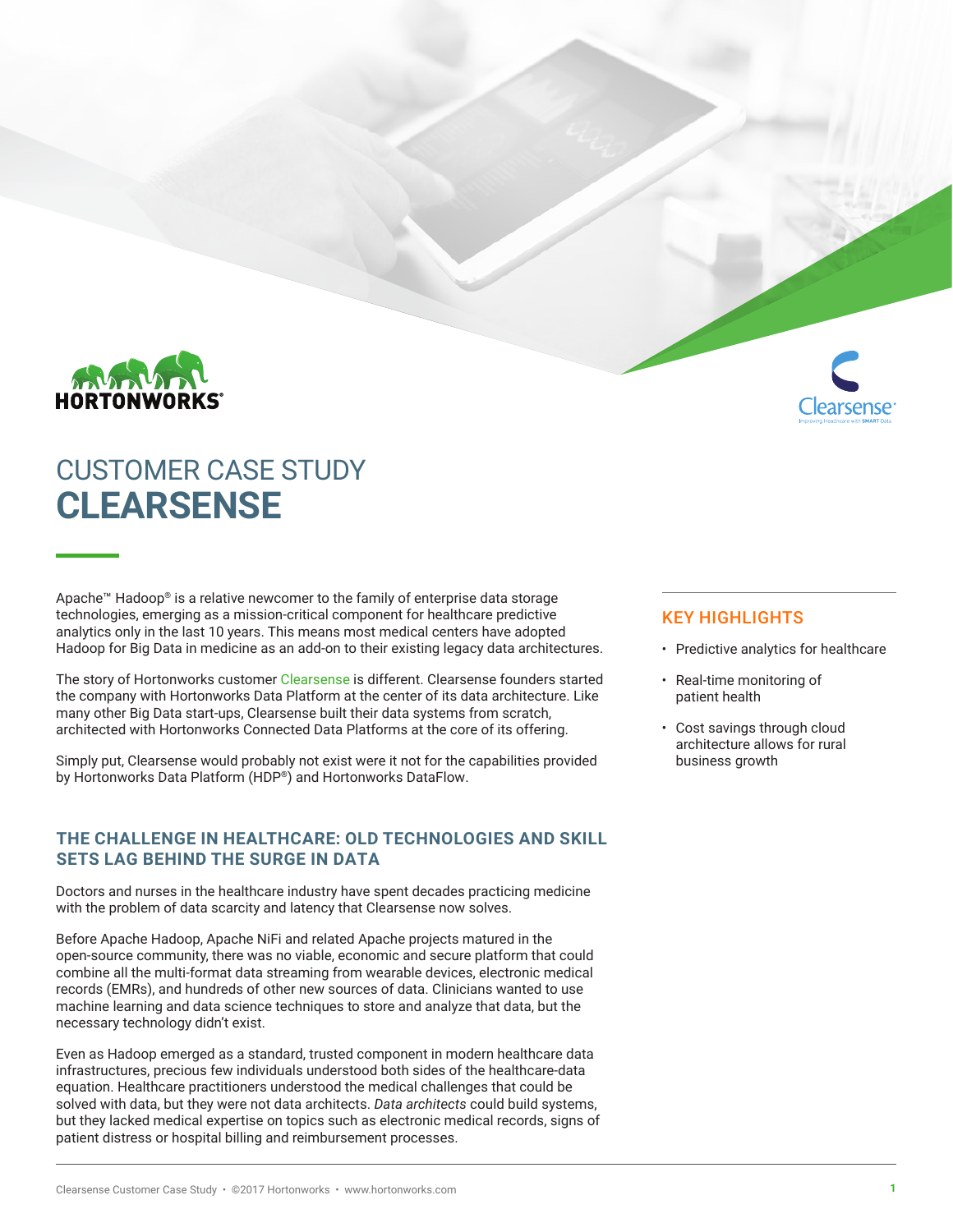

*"We initially did work with predictive analytics as early as 1994. Moving forward I made a transition to IT where, in 2008, I discovered Hadoop. That's where this journey started."* 

**Charles Boicey,**

Chief Innovation Officer, Clearsense

*Figure 1: Clearsense Ref Arch*

## **THE CLEARSENSE SOLUTION: BUILT ON OPEN-SOURCE HDP AND DECADES OF CLINICAL EXPERTISE**

Charles Boicey, Chief Innovation Officer at Clearsense, began his career as a trauma critical care nurse in Los Angeles County, USC Medical Center. During his 12 years there, Charles and his colleagues were often frustrated to look back on a patient's treatment and discover that some piece of data might have indicated a better course of care. In some of the most extreme cases, better data might have saved lives that were lost in the emergency room. Boicey and his colleagues saw the need for healthcare predictive analytics as early as 1994.

Charles went back to school to tackle that data challenge, earning a Masters in Technology Management, and then he returned to practice at [UC Irvine Health \(UCI\)](https://hortonworks.com/customers/uc-irvine-health/), a clinical and educational hospital in Irvine, California. Intent on bridging the gaps between healthcare professionals and information architects, Charles brought Hortonworks Data Platform to UCI in 2013 and began some of the earliest work on Big Data in medicine.

Gene Scheurer, Clearsense CEO, was following a different path to address many of the same challenges. Gene is the Executive Chairman and co-founder of [Optimum Healthcare IT,](http://www.optimumhit.com/) based in Jacksonville, Florida. Optimum provides IT technical solutions for clinical implementations, with the mission of delivering best practices and leading IT solutions to strengthen the healthcare community.

In 2012, Gene and his Optimum partners were thinking about founding a healthcare data company, but they weren't sure of a technology for the data analytics platform they envisioned. While trying to identify individuals who could advise them, they met Charles Boicey.

*"Charles was able to bring that [Hadoop] knowledge into the organization and prove the fact that Hortonworks technology is, in fact, able to pull from multiple data sources, bring that data into the system and report back outcomes from all of the data and disparate systems."*

**Gene Scheurer,** Chief Executive Officer, Clearsense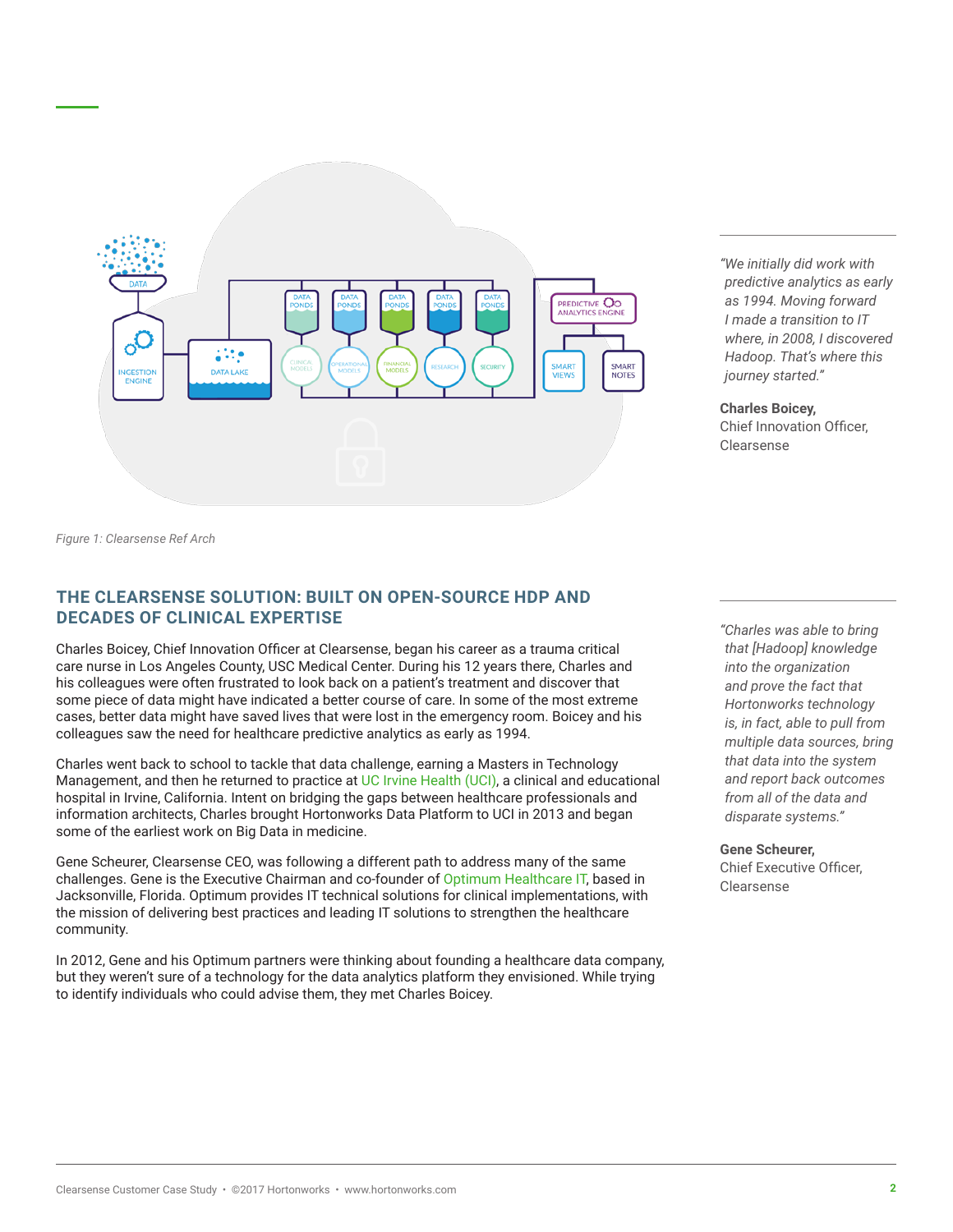## **A NEW COMPANY AND A NEW PRODUCT FOR REAL-TIME NOTIFICATION IN THE HOSPITAL**

The Clearsense team is proud to be first in delivering SMART, real-time streaming data to its healthcare customers. Its [Inception™](http://clearsense.com/inception/) product makes data available for critical decisions in three areas:

- **Clinical Decisions**  pulling in all relevant patient information in real-time for early detection of patient deterioration to reduce catastrophic consequences and optimize outcomes
- **Financial Decisions**  tracking organizational KPIs related to financial goals
- **Operational Decisions** identifying and eliminating variation in the care delivery processes, providing visibility into current performance to help identify opportunities for improvement

The Inception product is architected on HDP, so it offers its users many of the same Big Data efficiencies that the initial Hadoop architects designed into the platform at Yahoo! in the early 2000s. Both Clearsense and its Inception product also benefit from the rapid innovation and ecosystem friendliness that come from Hortonworks' 100% open-source approach.

Inception customers have access to **all data sources**, ingested with DataFlow, stored in HDP and delivered to the point of decision. This gives doctors and nurses a new level of mission-critical data and relevant insight they can incorporate into their clinical decisions.

Inception is **based in the cloud**. It is secure, easy to activate, and capable of working with virtually any IT infrastructure or data environment.

Because of its cloud-based nature, Inception can be **rapidly activated**, in a fraction of the time and cost it takes with traditional solutions. This means that Clearsense customers can begin benefiting from Inception's SMART Data**™** in days, not months, with minimal impact on internal IT resources or infrastructure. (SMART Data is: **S**treaming, **M**easurable, **A**pplied, **R**eal-**T**ime**™**.)

"We constructed the Clearsense Inception platform upon HDP. That was our very first step in the deployment of our solution," said Jimmy Hurff, Clearsense CTO. "After that, we began to work on our first clinical surveillance model, Code Blue, which leverages both HDP and DataFlow. The Code Blue prediction algorithm is for cardiac arrest prevention. It looks for somebody we believe is going to go into cardiac arrest in the next 4 to 12 hours and notifies caregivers that may happen. Code Blue was our very first use case."

The cost efficiencies provided by Hortonworks platforms running in the cloud have also contributed to an important social benefit that Boicey and Scheurer insisted on as they created the company. Clearsense's architectural choices allow it to offer healthcare predictive analytics to smaller, rural and underserved providers that wouldn't be able to afford a major up-front investment with a proprietary vendor selling a software license.

Boicey summed it up like this with a smile on his face: "There are more than 2,000 of what we call 'safety net' or 'rural' hospitals. These are the 50-bed, the 75-bed, the 100-bed hospital systems out in rural America. Prior to the advent of Clearsense Inception and the Hortonworks suite of products those hospitals would not have been able to enjoy these advanced analytic technologies. Now, utilizing open-source software in a cloud environment with multi-tenancy and a subscriptionbased model, they don't have to put out a whole lot of money up front. They can invest a little bit of money and they get a lot of benefit for their patients. Every month they pay a fee and they get something for it. Basically, they can get the same type of analytics as a large hospital system without having to put out that capital expense, and that's pretty cool."

*"Clearsense has a strategy to leverage supported open-source technologies for our various application development offerings. We believe in the open-source model. We have Linux and Tomcat and Java at the core of everything we do, and we chose Hortonworks, and the subscription model they provide, to give us responsive support personnel who can assist us with challenges."*

**Jimmy Hurff,** 

Chief Technology Officer, Clearsense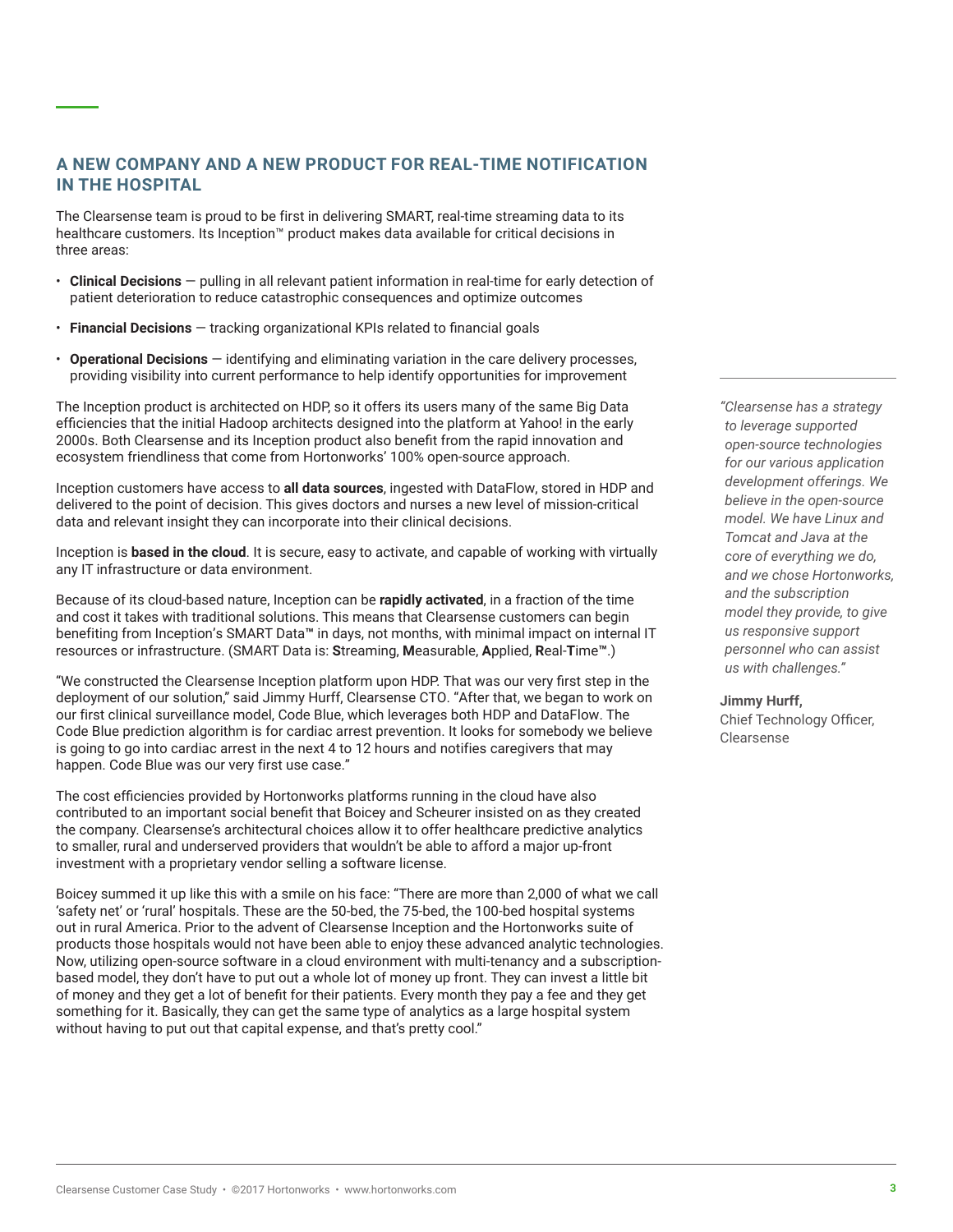## **DRIVING THE FUTURE OF HEALTHCARE WITH THE POWER OF OPEN SOURCE**

Clearsense is seeing great results with its initial algorithms for Code Blue (cardiac arrest) and sepsis prediction. The team is looking forward to developing solutions around reducing costs for its hospital clients in the two biggest expense categories: supply chain management and staffing.

Rather than "boiling the ocean" and pursuing all of the many use cases and algorithms at once, the Clearsense product team is tapping into Hortonworks' deep experience serving many leading companies in the healthcare industry. In partnership with Hortonworks, Clearsense is building its own strategic roadmap about what to do next, so that each new feature or product builds on the momentum generated by previous successes.

Here are some areas that Clearsense has plans for in the future:

#### **Rationalizing Patient Throughput**

Clearsense wants to help its clients understand throughput within their hospitals, as patients move from one status to another. When hospital managers understand where each patient is within their course of care and the hospital system, they can improve service and outcomes.

#### **Managing Population Health**

Clearsense is determined to help its client hospitals geo-map their patients so they can make smart decisions about where to build the next clinic. As hospital margins thin, Clearsense clients want to learn where their patient population lives and where those patients fill their prescriptions. This data-driven insight promises to make the entire system more effective and efficient.

#### **Optimizing Synergies with Its Sister Company**

Clearsense's sister company, Optimum Healthcare IT, is a Best in KLAS, multi-million dollar organization that does EMR implementations and project management for hospitals across the United States and internationally. Optimum already enjoys intimate relationships with those healthcare systems, and now Clearsense brings new business value outside of Optimum's traditional consulting work.

Clearsense sees the opportunity to be a market leader in healthcare data analytics—to be first bringing streaming SMART Data to healthcare providers. In the words of Gene Scheurer, "They're getting used to using an EMR, the next stage of evolution is to make sense of all that data, combined with other sources. That's what Clearsense brings to bear for our clients."

*"Our relationship with Hortonworks has allowed Clearsense to be first to introduce SMART DataTM to our healthcare customers. It gives them the foundation for real-time data—the same data that historically took weeks to show up in a report. We're providing that information instantaneously to our clients."*

**Gene Scheurer**, CEO, Clearsense